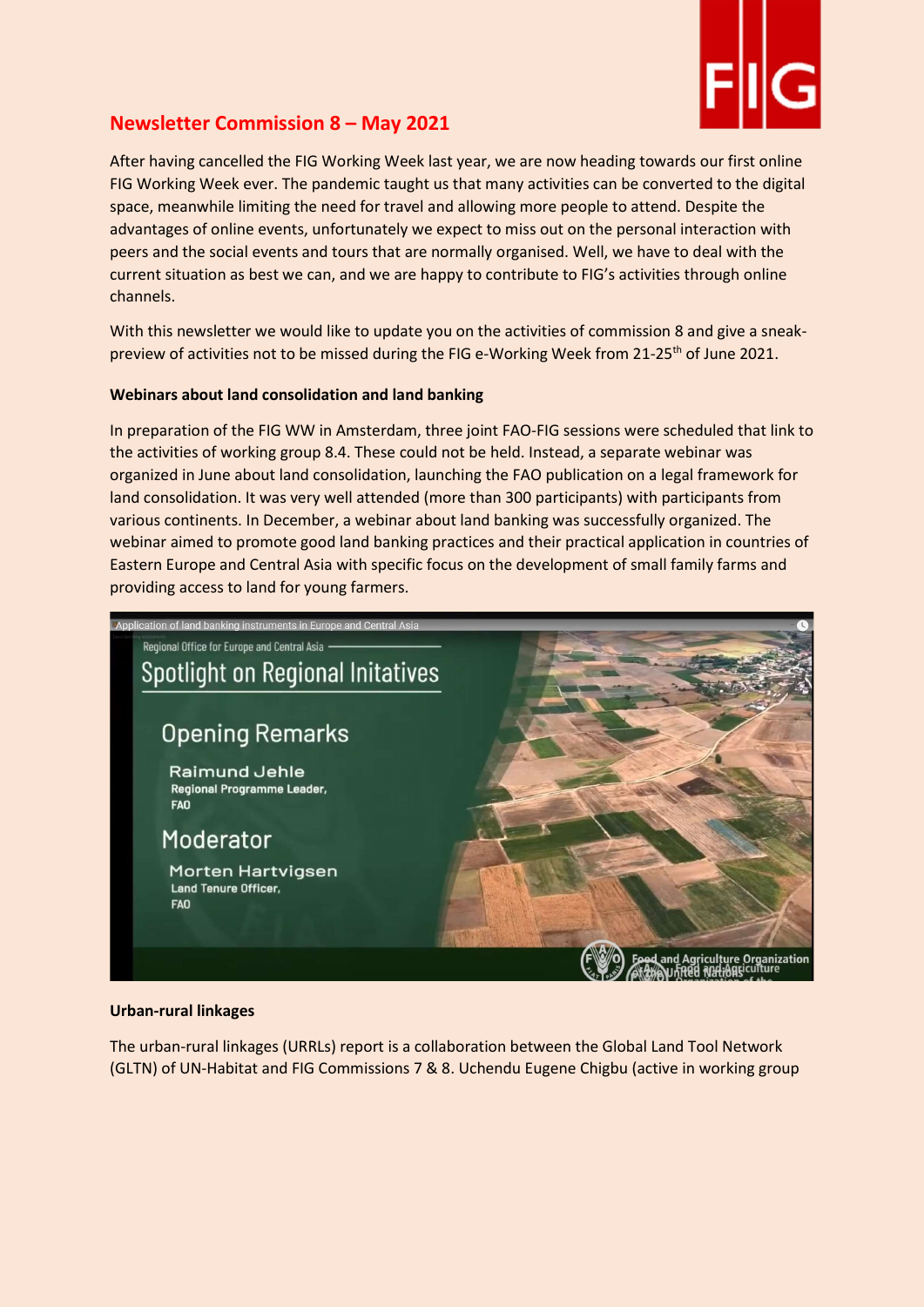'8.1 Rural - urban dependency' from commission 8) led the drafting of the URLLs report. The report is currently undergoing editing with the UN-Habitat for possible publication and dissemination to the global surveying and land practitioner's community. Urban and rural spaces are inextricably linked economically, socially, and environmentally. Hence, the development discourse must depart from urban and rural dichotomy, but rather adopt an integrated and inclusive approach. Central to this is the need to understand the urban-rural land linkages particularly in addressing land governance and land tenure challenges. At the e-Working Week in 2021 a joint GLTN / FIG session will be organised to launch the "Urban-Rural Land Linkages: Concept and Framework for Action" report.



Urban-Rural Land Linkages: Concept and **Framework for Action** 

## Water Governance for Resilience Planning

Under the guidance of principal author Richard Pagett, working group 8.5 has delivered the report 'Good Practice for Resilience Planning to Address Water Governance Challenges in Africa'. Facing the impact of climate change, the report addresses the importance of water governance to seek sustainable solutions in various contexts, and beyond administrative boundaries. It focuses on urbanized areas in Africa, and is in particular valuable for professionals, governments, and decisionmakers in the surveying discipline. The report will be launched at the e-Working Week in 2021.

#### Generic tool for land consolidation

Land consolidation is considered useful to optimise the allocation of land rights and its land use. To ensure legal certainty for involved stakeholders and ease implementation it is recommended to have dedicated software available that incorporates both spatial and administrative data. However, no offthe-shelf software is available, which might be a barrier for countries aiming to introduce land consolidation. A generic tool could prevent countries from re-inventing the wheel and it will reduce costs for developing or updating customized software.

Since land consolidation practice varies across the world, the generic tool must be adjusted or configured to meet the needs of the local context such as legislation, tenure, institutions, land administration systems. Therefore, the concept draws on a modular approach that can be aligned with the steps and specific tasks within the land consolidation process. More information about the concept is available in the papers submitted for the FIG Working Week last year and this year.



Monday 21 - Friday 25 June 2021 online event

www.fig.net/fig2021

To explore the feasibility of the concept, both FIG commission 8 (spatial

planning and development) and Landnet have further investigated the possibilities in a 'design sprint' by developing a visualization of the prototype. The visualization creates a prototype without actually building it, while providing a realistic user experience for the interface, its functionality and overall design for user interaction. International experts in land consolidation from Macedonia, Ukraine, Turkey and Kosovo were invited to review the 'prototype' for its user friendliness, functionality and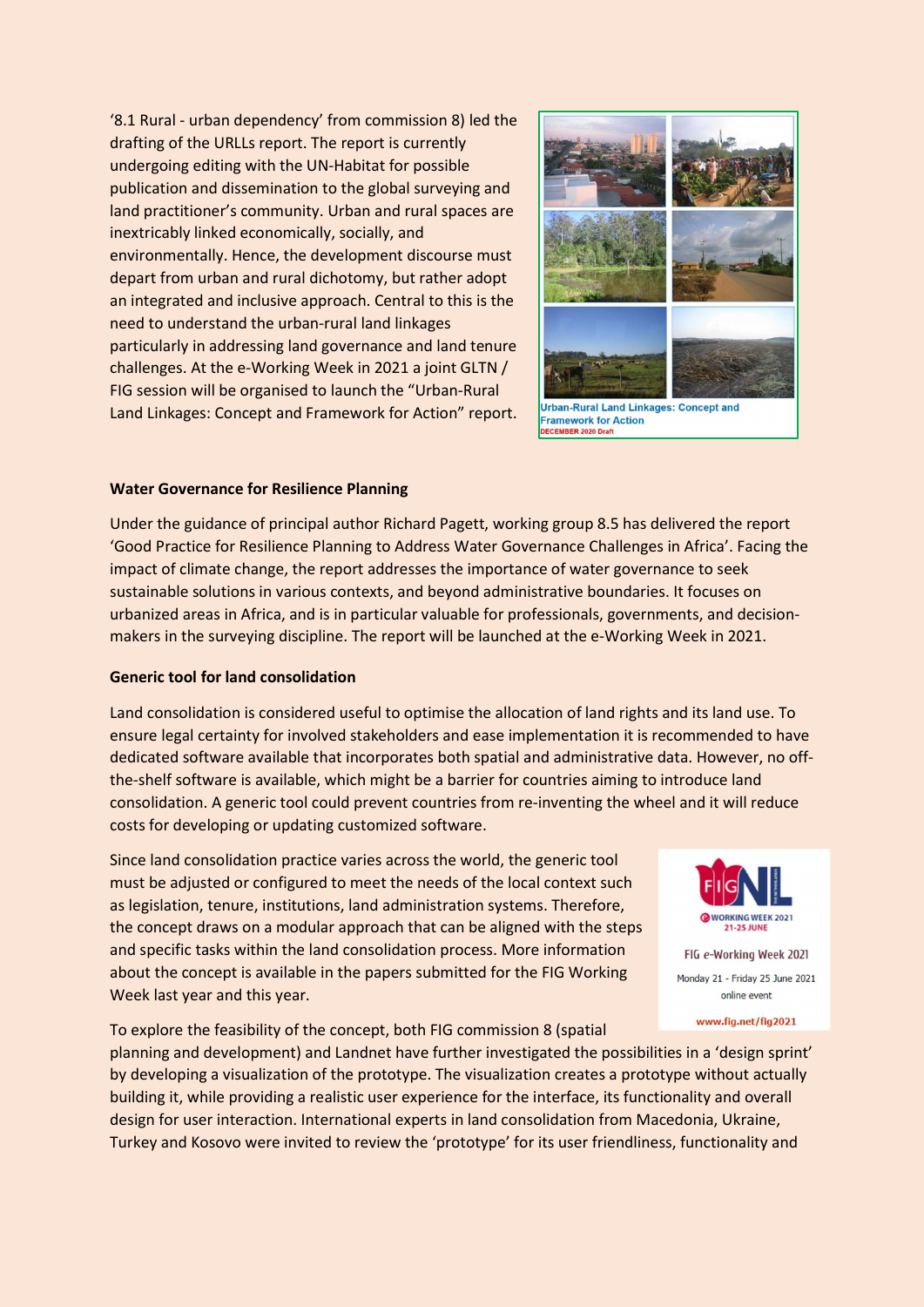overall feasibility of the concept. The result was a positive assessment of the concept and its value for land consolidation practice.

The findings and further outlook will be shared and discussed at the FIG Working week to be held from 21-25th of June. The generic tool will be valuable for all actors wishing to support land consolidation with a digital tool upon project implementation. We cordially invite land consolidation experts and software developers to share their ideas, engage, and actually contribute to the workshop. This would be very valuable input for a potential Proof of Concept of the generic tool.



Screenshot from the visualized prototype

## Summer school 'Survey for Planning: New Technologies and Land Protection'

Commission 3 (Spatial Information Management) and 8 will organize a joint workshop at the edition 2021 of the International Summer School in Italy. The sessions will be held on July 20 and 21 in Prato and in Florence (Tuscany). The theme will be "territorial data and planning policies: best practices of planning resulting from the research of degraded areas and case study of reuse of degraded building sectors and soil saving". The workshop will take place face to face and online, depending from the situation due to COVID-19. From commission 8 we will support the participation of a Young Surveyor. If you are interested, please send an email to FIGCommission8 [at] fig.net.

# Election of commission chairs

The election of new commission chairs for the term 2023 - 2029 is scheduled for the General Assembly. We are pleased to inform you that Kwabena Asiama, now chair of the Young Surveyors Network, is put forward as a candidate chair for commission 8. Candidates for all commissions will present themselves to FIG members (Member Associations, Academic Members, Affiliate Members and Corporate Members) at the General Assembly on Sunday 20<sup>th</sup> of June. The chairs are elected a year in advance to allow for a smooth handover with the current chair.

#### FIG Working Week 2021

To conclude this newsletter, we will give you a brief overview of commission 8 activities in the technical programme of the e-Working Week:

- Five commission 8 sessions about respectively